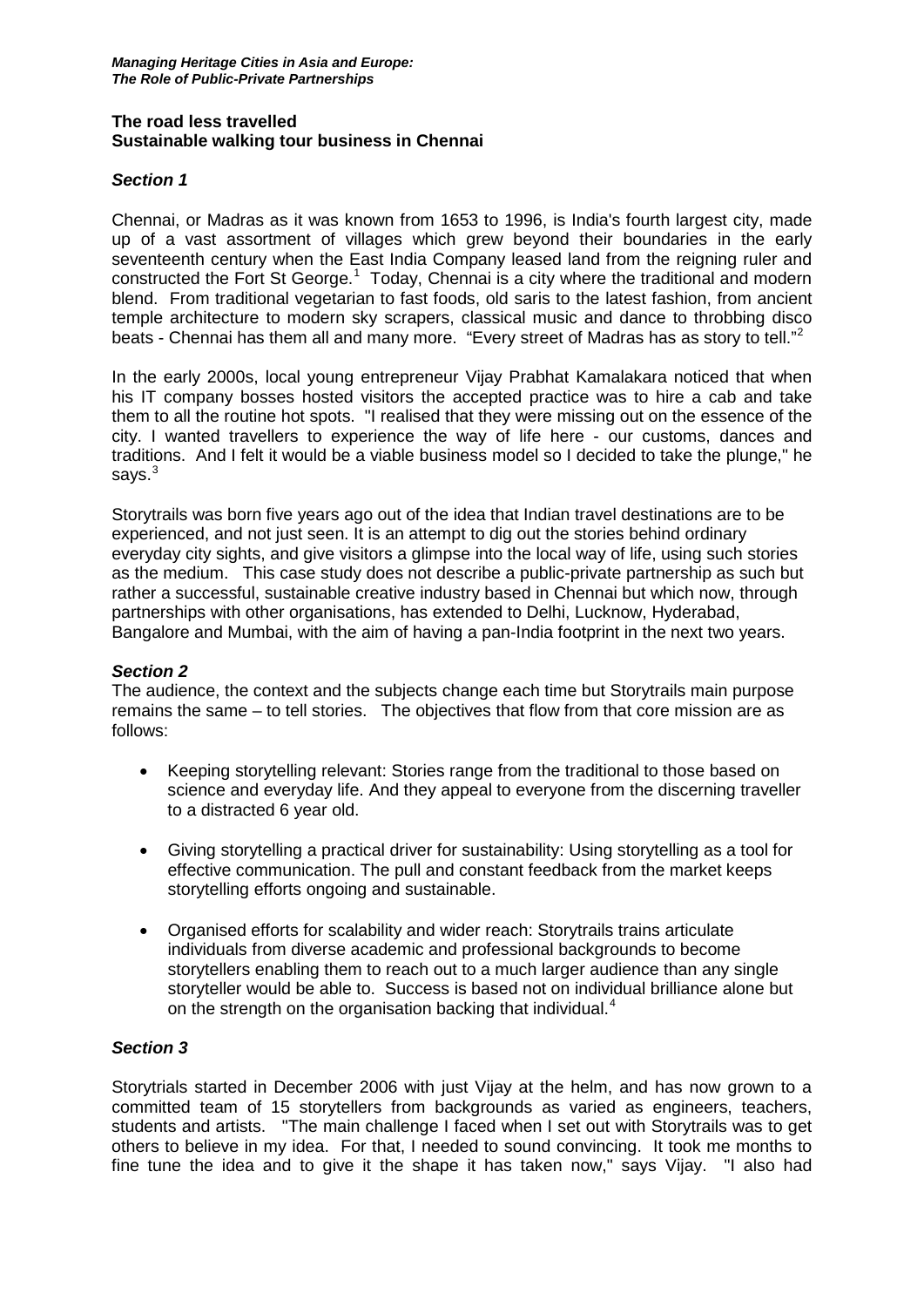#### *Managing Heritage Cities in Asia and Europe: The Role of Public-Private Partnerships*

problems to find the right core team but eventually the concept itself attracted people. There were a lot of trials and errors but now we know how to handle the business," he adds.

Vijay had to risk his savings to start this venture but he admits the idea is not investment intensive. "It relies more on intellectual capital. And though I'm not from a business background, my family and friends did support me. Now my biggest source of inspiration is that the team I picked has stuck with me."<sup>[5](#page-3-4)</sup>

The key to a successful and sustainable business model is ensuring that the trails bring benefit to all those involved – visitors, visited and storytellers. For example, homeowners might be paid for visits, given gifts or donations made to charity. Groups are small and visits are as unobtrusive as possible. Similarly Storytrails seeks to bring benefit to local market stallholders, astrologers and dance groups involved in the trails.<sup>[6](#page-3-5)</sup>

Having tried various different pay structures, storytellers are now paid a fixed rate which is benchmarked against related professions such as teaching and media. They also receive a podium allowance.<sup>[7](#page-3-6)</sup> Word of mouth appreciation has helped the company to grow and Storytrails now features in Lonely Planet $^8$  $^8$  and on Trip Advisor. It also caters for consulates, top hotels, leading schools and cruise ships. One might have thought that the growth of Storytrails could lead to a certain loss of the very essence of what makes the personalised, private-feeling trails so popular, but on the contrary, the model seems to be able to flex in a way which other providers are not able to.<sup>[9](#page-3-8)</sup>

# *Section 4*

"Our idea is not rocket science and is a simple concept based on a traditional performing art. But we believe we have done well in identifying its business potential and executing it such that it makes commercial sense and is sustainable. Our strength today lies not in the fact that we have so many scripted trails, but in the fact that we have a streamlined system that enables us to repeatedly design and deliver such trails, each time with a different theme, different audience and with a different storyteller, but always with the same great feedback," says Vijay.<sup>10</sup> One outcome of the initiative is that Storytrails are now talking to local government about doing more to identify and conserve heritage. Indeed there is anecdotal evidence that homeowners feel more proud of their surroundings, make more effort to upkeep their property and are happier to continue living in historic buildings because of Storytrails.<sup>[11](#page-3-10)</sup> More tangible community benefits include exposure to a wider audience for the dance schools and direct sales for jewellery makers and other market stallholders. Storytrails founder, Vijay Prabhat Kamalakara, won the British Council's Young Creative Entrepreneur award in 2011.<sup>[12](#page-3-11)</sup>

## *Section 5*

There has been much talk of India's creative industries in recent years, but this tends to focus on entertainment, design and publishing. Indeed the entertainment industry is one of the fastest growing sectors in India, with estimated revenues of around US\$ 10.7 billion in 2011.<sup>13</sup> Demands for creativity in business are opening up opportunities for entrepreneurs like Vijay however, who has cleverly linked heritage and entertainment in his business model for Storytrails. We learn from his story that:

- Heritage walks can make good and profitable business and do not have to be the domain of ngos, local government or tour operators
- Even if it takes a while to be taken seriously, a good idea and a solid business plan can win through.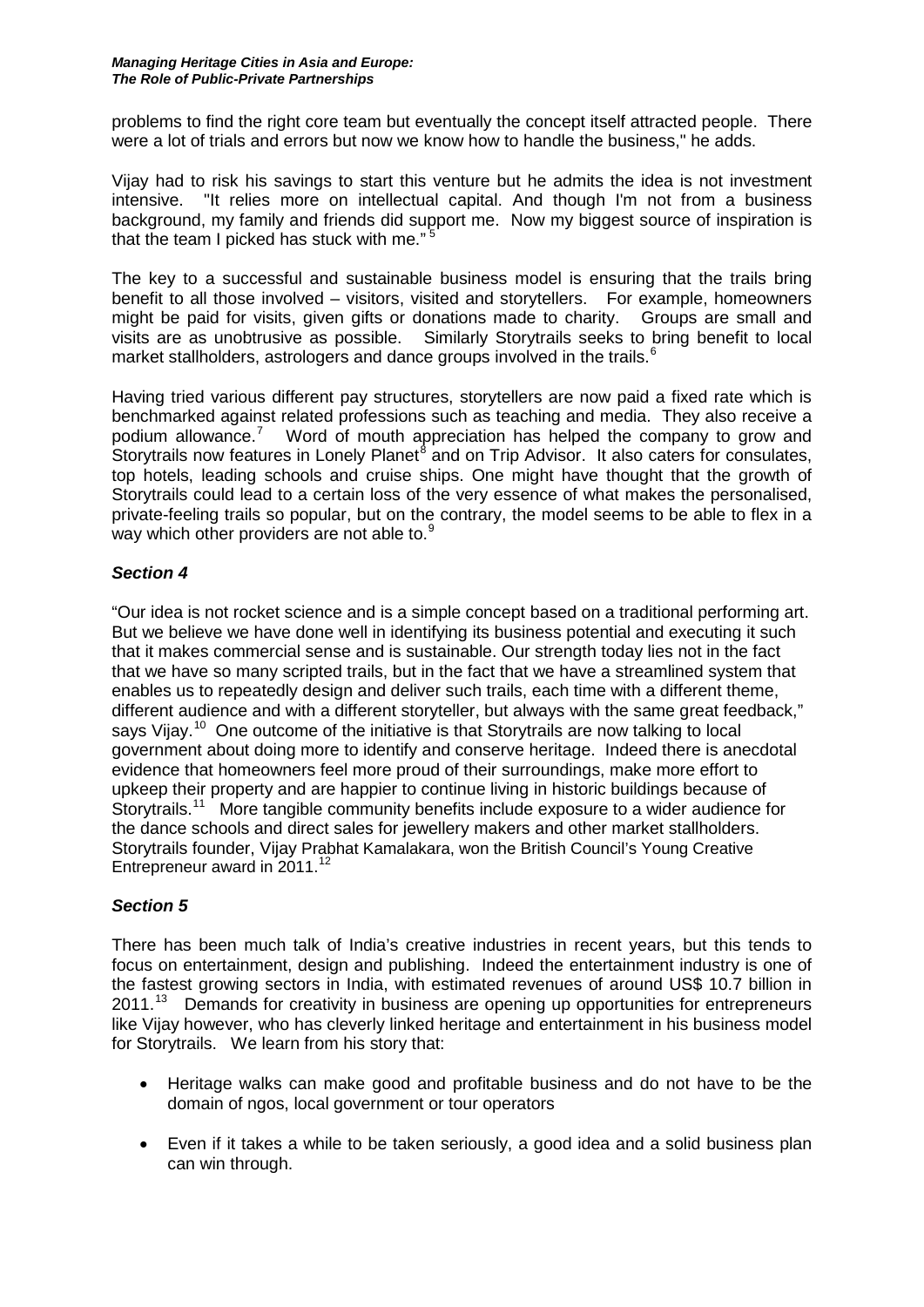Vijay recommends that:

- State governments should not be running their own guided tours but should instead concentrate on improvements to amenties and infrastructure.
- By providing a reason (social and economic) for homeowners to remain in and look after their historic residences, Storytrails demonstrates that it is possible to keep these places intact and whilst sustainability is not one of the company's aims, it is a valuable by-product of their creative activity.[14](#page-3-13)

# *Section 6:*

Vijay Prabhat Kamalakara Founder and Managing Director, Storytrails [prabhat@storytrails.in](mailto:prabhat@storytrails.in) Tel: +91 44 4212 4214 www.storytrails.in

## *Section 7*

 $1$  Kamath, Rina Chennai A Disha Guide, Longman 2000 p i

<sup>2</sup> Rai, Raghunath Themes in Indian History, Delhi 2010-11 p 259

<sup>3</sup> Magazine article quote on Storytrails website http://www.storytrails.in/InThePress/30.html

<sup>4</sup> *Storytrails: An Introduction,* Vijay Prabhat Kamalakara

<sup>5</sup> http://www.storytrails.in/InThePress/30.html

<sup>6</sup> Author's conversation with Vijay Prabhat Kamalakara, 15 June 2012

 $<sup>7</sup>$  Ibid</sup>

<sup>8</sup> "...highly recommended neighbourhood walking tours", Lonely Planet, quoted in Storytrails literature

<sup>9</sup> Author's conversation with Vijay Prabhat Kamalakara, 15 June 2012

<sup>10</sup> *Storytrails: Some FAQs,* Vijay Prabhat Kamalakara

<sup>11</sup> Author's conversation with Vijay Prabhat Kamalakara, 15 June 2012

<sup>12</sup> British Council website<http://www.britishcouncil.org/india-arts-ype-award.htm>

<sup>13</sup> Ibid<http://blog.britishcouncil.org.in/2011/07/05/indias-creative-industries/>

<sup>14</sup> Author's conversation with Vijay Prabhat Kamalakara, 15 June 2012

## *Author profile*

Catherine Leonard joined the UK National Trust in 1999, when she was responsible for the Trust's work with overseas heritage groups and managing the European Network of National Heritage Organisations. Catherine now heads the INTO Secretariat and is the strategic lead for the organisation's international co-ordination, including resource management, programme development,